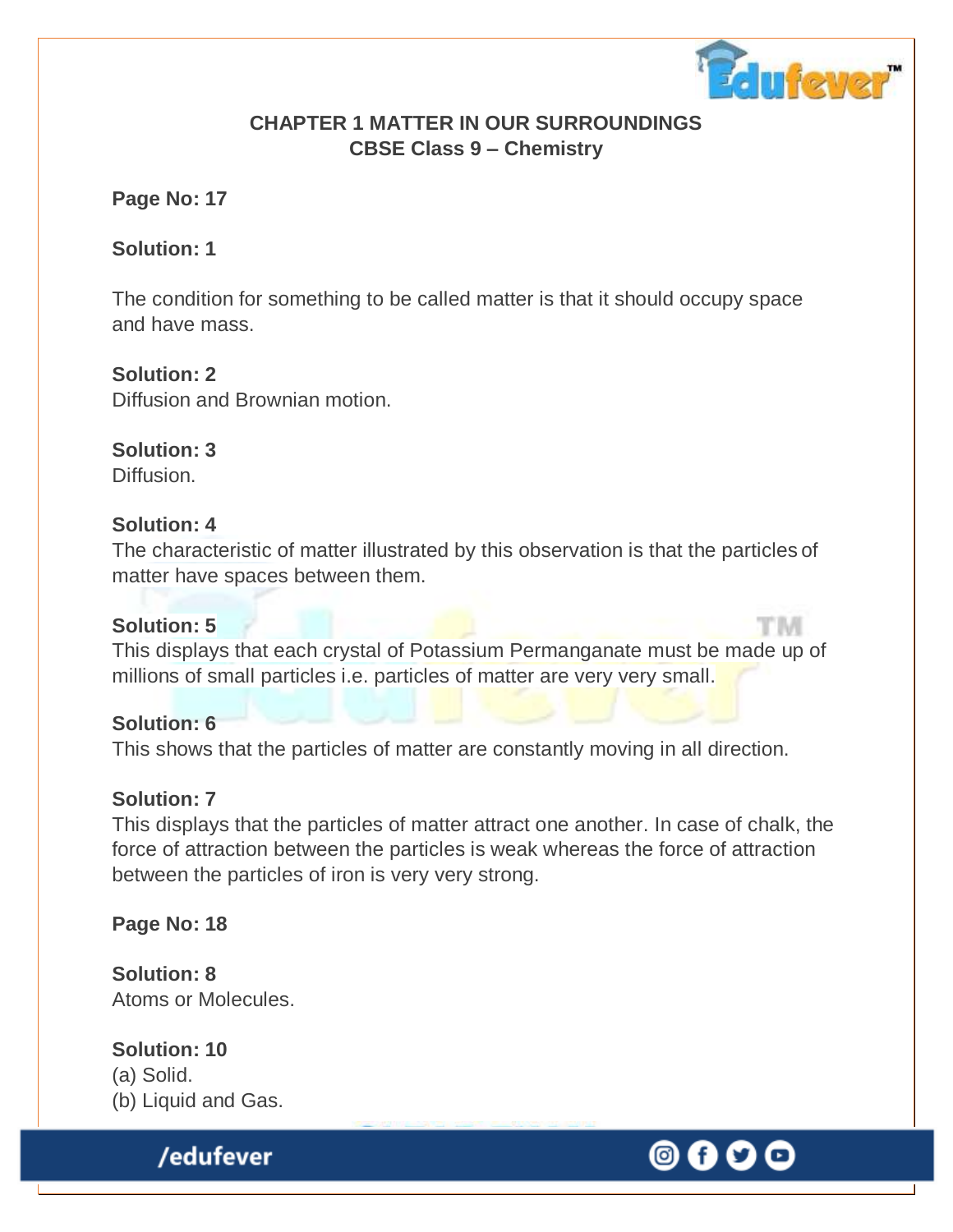

M

# **Solution: 11**

(a) Gases.

(b) Solids.

(c) Solids.

# **Solution: 12**

Liquid.

### **Solution: 13** Gas.

**Solution: 14** Solid.

# **Solution: 15** Gas.

**Solution: 16** LPG (Liquefied Petroleum Gas) and Oxygen Gas respectively.

**Solution: 17** (a) LPG – Liquefied Petroleum Gas. (b) CNG – Compressed Natural Gas.

**Solution: 18** Gas diffuses faster.

**Solution: 19** Copper Sulphate into water.

**Solution: 20** False.

**Solution: 21** Diffusion.

**Solution: 22** Diffusion.

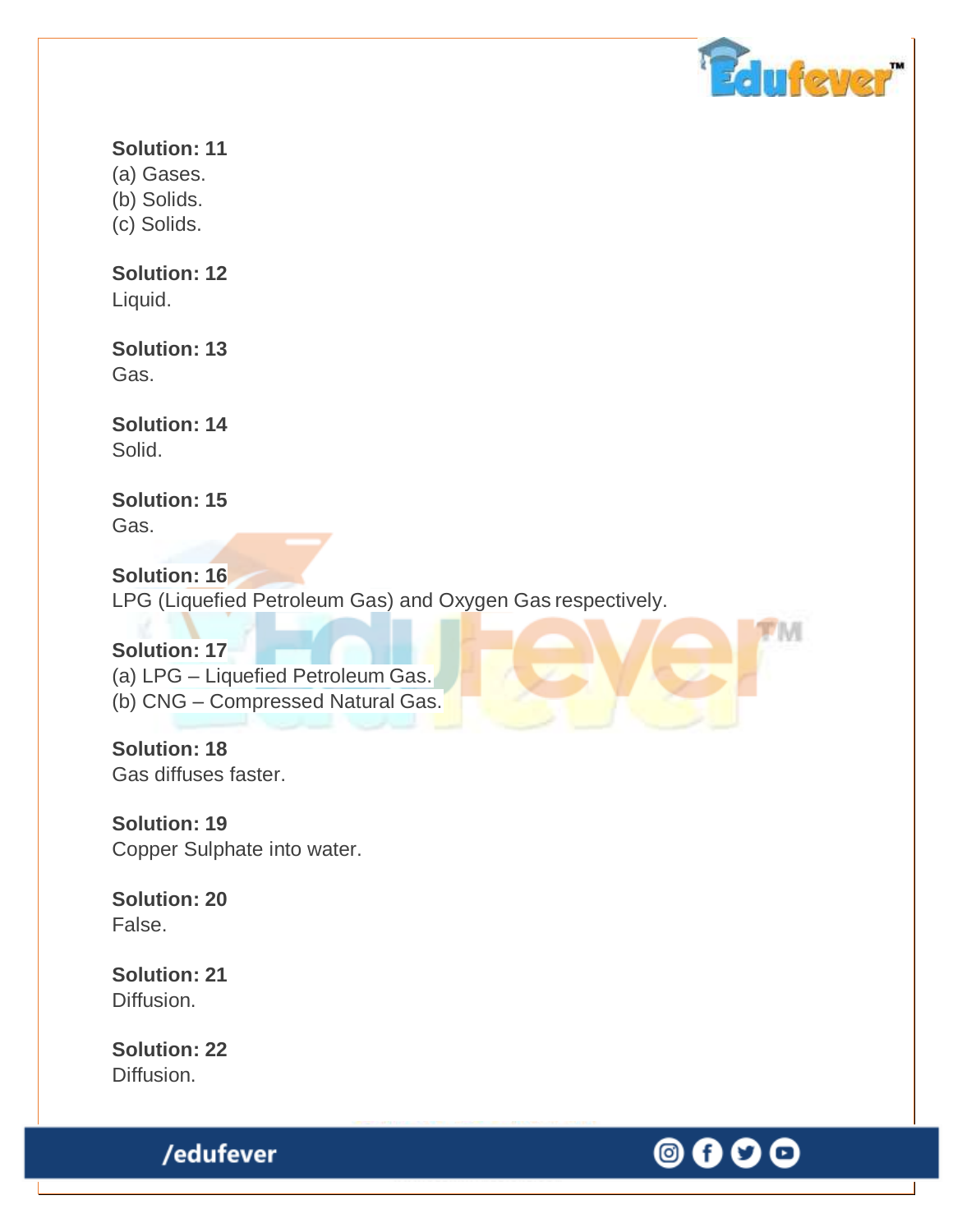

**Solution: 23** Diffusion.

# **Solution: 24**

- (a) Diffusion; Brownian motion.
- (b) Diffusion.
- (c) States.
- (d) Much more.
- (e) Liquid; Gaseous.

# **Page No: 19**

# **Solution: 25**

(a) Diffusion:

- (i) Matter is made up of tiny particles
- (ii) The particles of matter are constantly moving.

# (b) Brownian motion:

- (i) The particles of matter are very, very small.
- (ii) The particles of matter are constantly moving.

# **Solution: 26**

Robert Brown suspended extremely small pollen grains in water and observed it through a microscope. It was found that pollen grains were moving very rapidly throughout the water in a very irregular way. He also observed that warmer the water, faster the pollen grains move on the surface of water. This phenomenon is known as the 'Brownian Motion'.

# **Solution: 27**

It shows that each potassium permanganate crystal is made up of millions of small particles and particles of water have spaces between them.

# **Solution: 28**

Both bromine gas and air is made up of tiny moving particles. When a gas jar containing air is inverted over gas jar containing bromine vapour, both bromine and air molecules move and collide with one another and bounce about in all directions due to which we see a uniform red brown colour in both the jars.

# **Solution: 29**

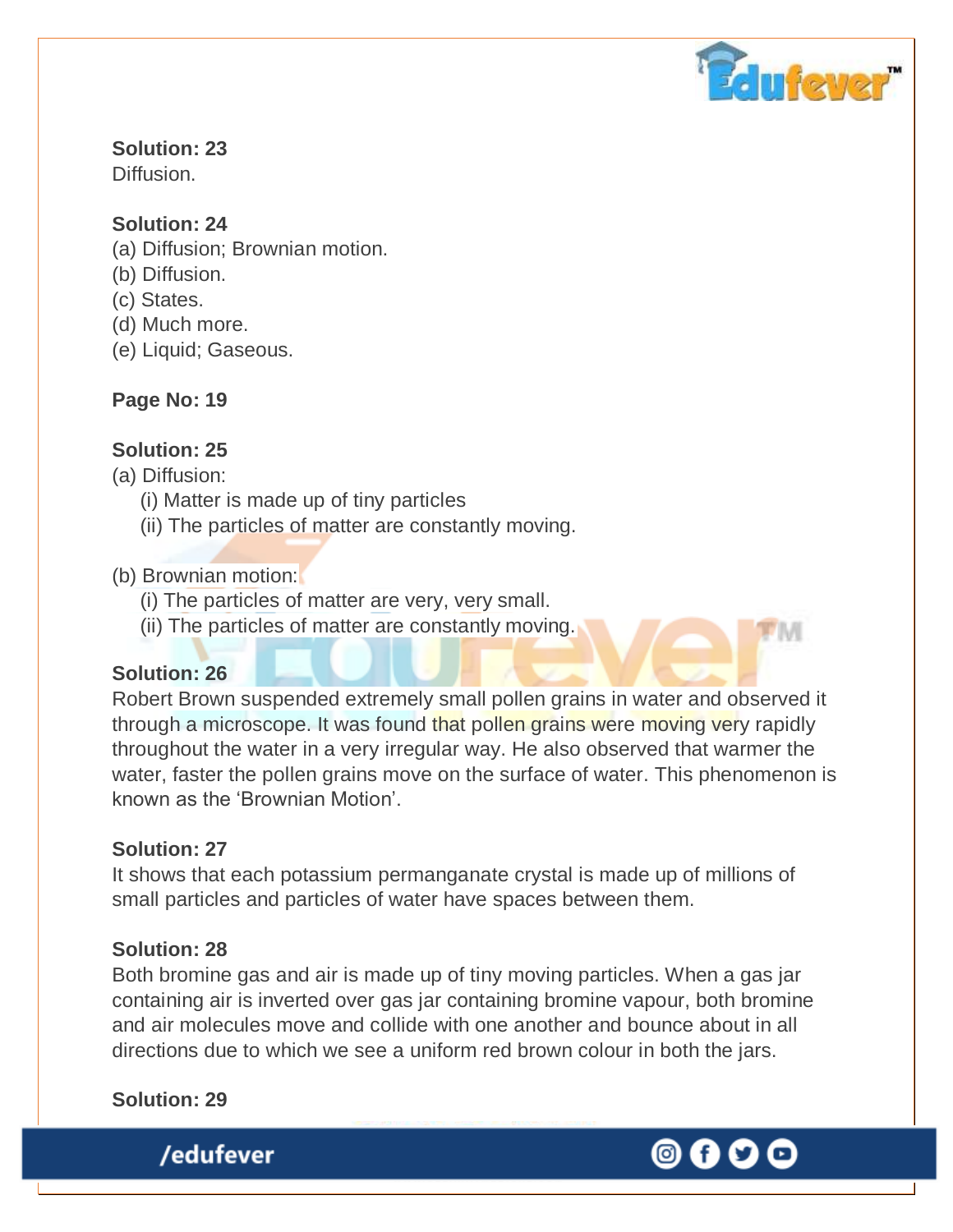

When salt is added to water and stirred, the tiny salt particles break off from each solid salt granule and fill up the spaces available between the particles of water and mix with them.

### **Solution: 30**

Air is a gas whose particles are very far apart and there are very weak forces of attraction between them. Extremely weak forces between particles of air can be overcome easily due to which we can move our hand in air. On the other hand, the particles of a solid plank of wood are very closely packed and there are very strong forces of attraction between the particles of wood. Hence, it needs a huge outside force to overcome the strong inter particle attractions which only a karate expert can apply.

### **Solution: 31**

If two metal blocks are bound together tightly and kept undistributed for a few years, then the particles of one metal are found to have diffused into the other metal.

# **Solution: 32**

The diffusion between solids is a very, very slow process because the particles in solids do not move from their fixed positions. DIM

### **Solution: 33**

Solids diffuse the slowest as the particles in solids do not move from their fixed positions.

Gases diffuse the fastest as the particles in gases move very quickly in all directions.

### **Solution: 34**

The particles of gases produced by the burning of incense sticks move rapidly in all directions. They collide with the particles of air present in the room, mix with air and reach every part of the room quickly.

# **Solution: 35**

Three states of matter are:

- (i) The solid state Ice.
- (ii) The liquid state Water.
- (iii) The gas state Air.

### **Solution: 36**

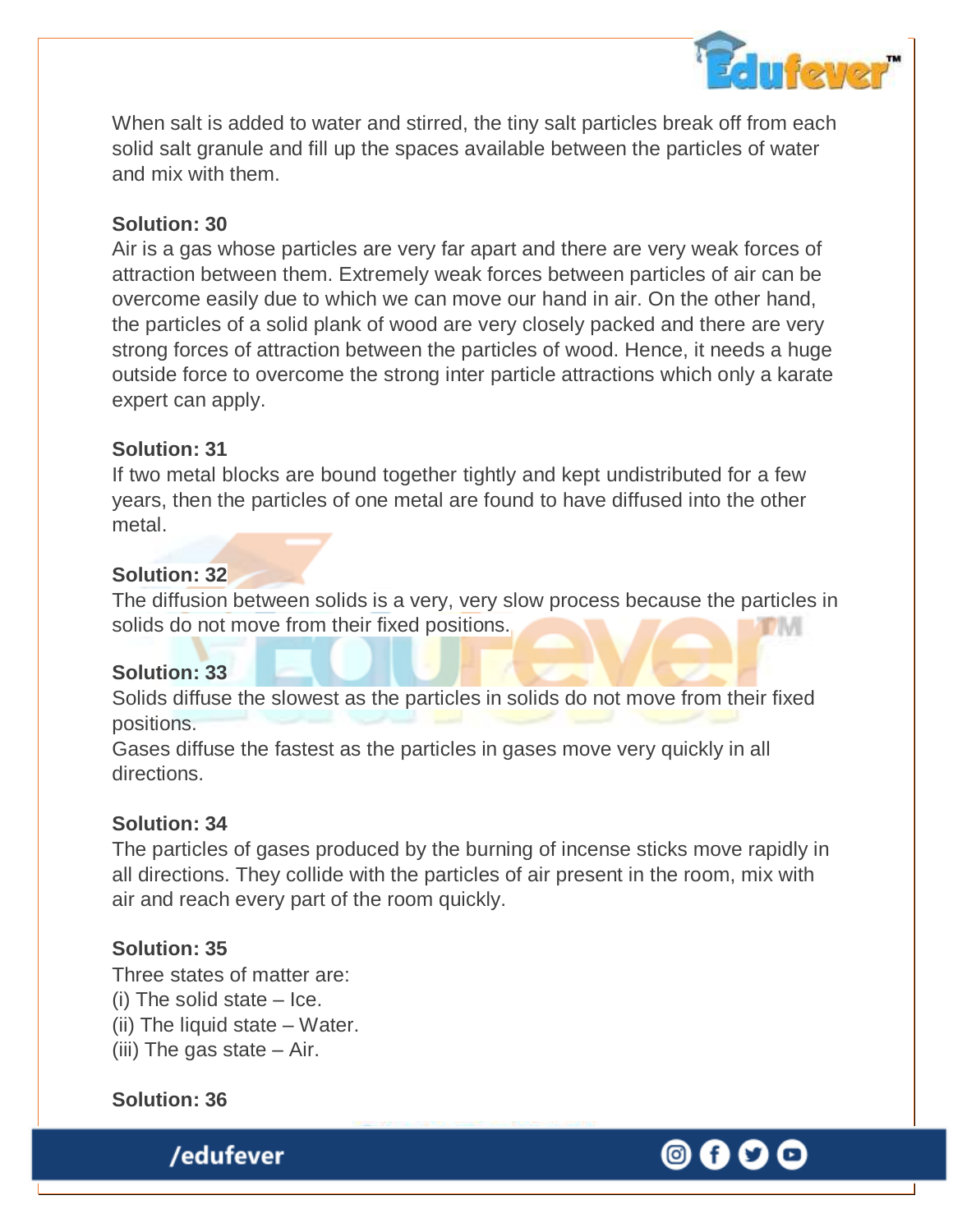

- (a) Characteristics of a solid:
- (i) Solids have a fixed shape and fixed volume.
- (ii) Solids do not flow.
- (b) Characteristics of a liquid:

(i) Liquids have a fixed volume but no fixed shape, they take the shape of the vessel in which they are placed.

- (ii) They generally flow easily.
- (c) Characteristics of a gas:
- (i) Gases can be compressed easily.
- (ii) Gases fill their container completely.

# **Solution 37**

A gas does not have a fixed shape or fixed volume because the particles of gases do not have fixed positions or fixed spaces between them.

### **Solution: 38**

- (i) Solids They have a fixed shape and a fixed volume.
- (ii) Liquids They have a fixed volume but no fixed shape.
- (iii) Gases They neither have a fixed shape nor a fixed volume.

### **Solution: 39**

Oxygen<Water<Sugar.

### **Solution: 40**

(a) Water is a liquid at room temperature because:

(i) Water has a fixed volume (which does not change on changing its container).

(ii) Water has no fixed shape (it takes the shape of the container in which it is kept).

(b) An iron almirah is a solid because:

(i) It has a fixed shape (which cannot be changed by pressing it with hands).

(ii) It has a fixed volume (which depends on the dimensions according to which it is made).

# **Solution: 41**

(a) Diffusion.

(b) The smell of food being cooked reaches the other room by the diffusion of gases released into the air during the cooking of food.



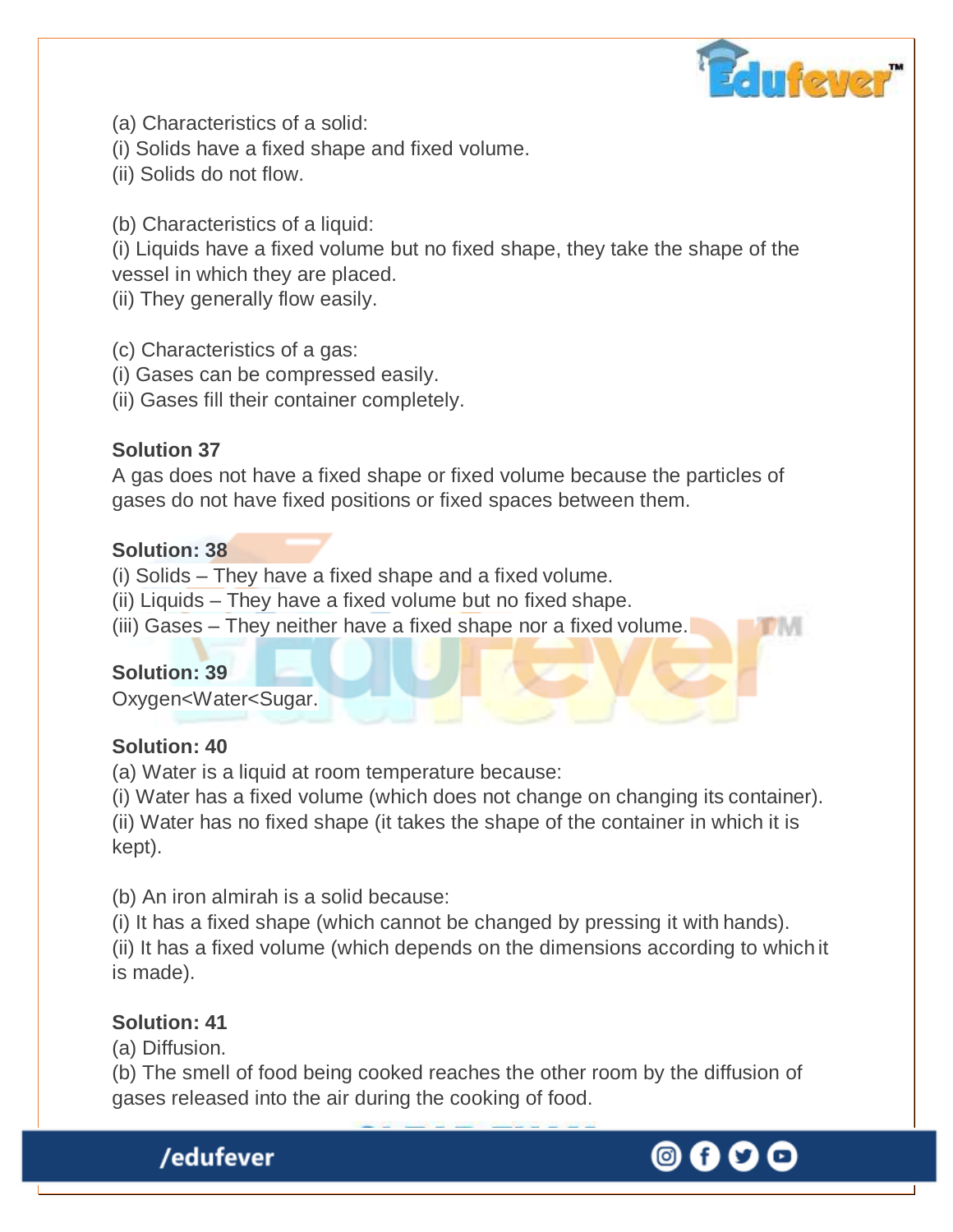

(a) Diffusion in gases shows that their particles move very quickly in all directions and the rate of diffusion of a gas depends on its density. Light gases diffuse faster than heavy gases.

(b) Gases like carbon dioxide and oxygen present in the atmosphere diffuse into water (of ponds, lakes etc) and dissolves in it.

### **Solution: 43**

The smell of hot sizzling food reaches us quickly as compared to cold food because the rate of diffusion of hot gases (released by hot sizzling food) into air is faster than that of cold gases released by cold food.

### **Solution: 44**

The smell of food being cooked reaches us even from a considerable distance is because of the process of diffusion.

### **Solution: 45**

The smell of perfume spreads due to the diffusion of perfume vapours into the air.

### **Solution: 46**

The spreading of blue colour of copper sulphate into water, on its own, is due to the diffusion of copper sulphate particles into water.

### **Solution: 47**

The force of attraction between the particles of honey is much more than the force of attraction between the particles of water.

# **Solution: 48**

(a) Air is used to inflate tyres because when we blow air into a tyre the air particles push the tyre walls from inside and exerts pressure on them.

(b) Steel is used to make railway lines because steel is a rigid object having a definite shape and definite volume.

# **Solution: 49**

/edufever

Diffusion occurs more quickly in gases than in a liquid because the particles in gases move very quickly in all directions whereas the particles in liquids move slowly as compared to the gas particles.

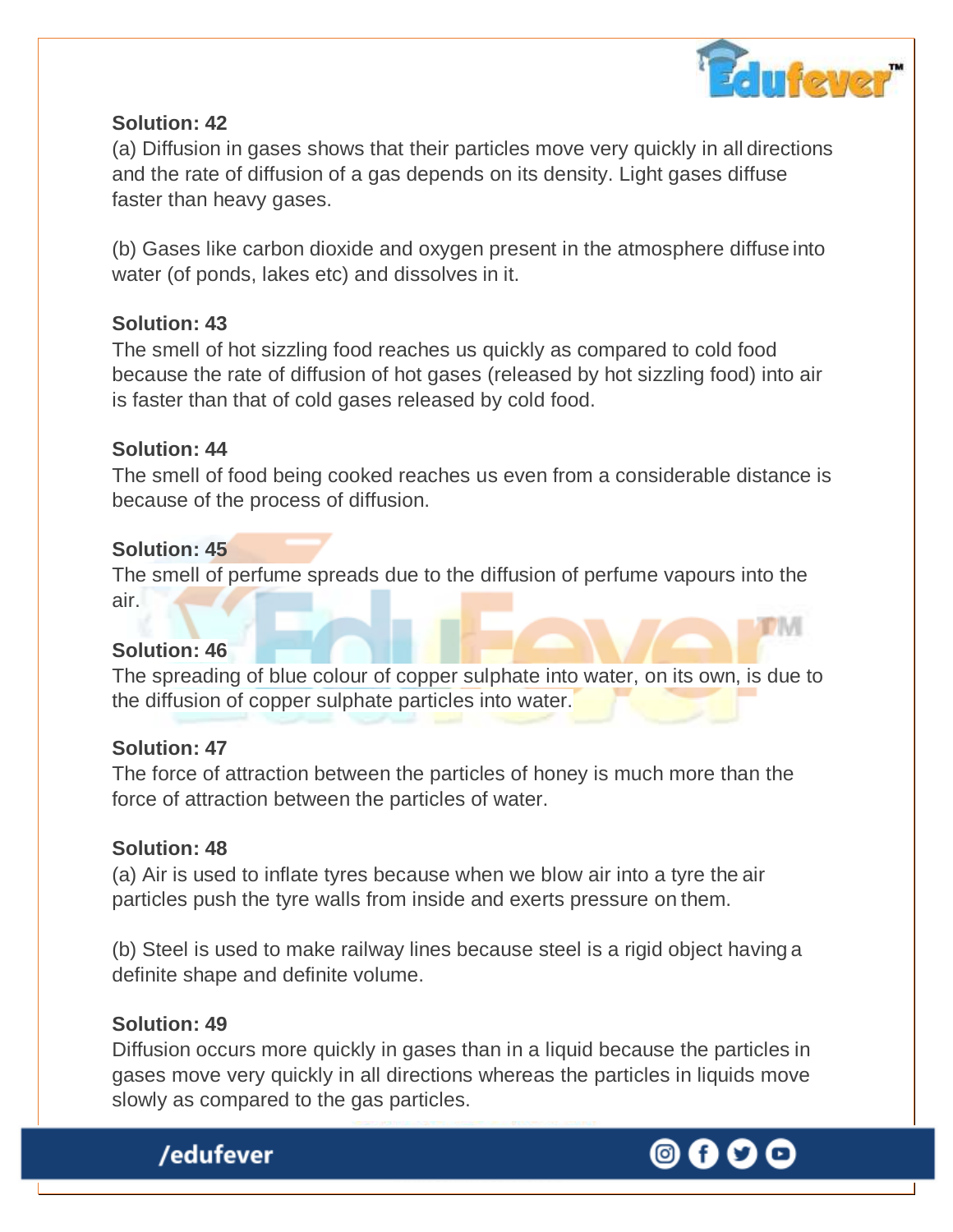

# **Page No: 20**

# **Solution: 50**

(a) The spreading out and mixing of a substance due to the motion of its particles is called diffusion. For example: Smell of food being cooked in the kitchen reaches us even from a considerable distance.

(b) Gases diffuse very fast because the particles in gases move very quickly in all directions.

(c) Carbon dioxide and Oxygen gas dissolve in water by diffusion. This process is important as these gases are essential for the survival of aquatic plants and animals. The aquatic plants use the dissolved carbon dioxide for preparing food by photosynthesis and aquatic animals use the dissolved oxygen in water for breathing.

### **Solution: 51**

| <b>Solids</b>                                           | <b>Liquids</b>                                            | <b>Gases</b>                                                  |
|---------------------------------------------------------|-----------------------------------------------------------|---------------------------------------------------------------|
| (i) solids have a fixed<br>shape and a fixed<br>volume. | (i) Liquids have a fixed<br>volume but no fixed<br>shape. | (i) Gases has neither a<br>fixed volume nor a fixed<br>shape. |
| (ii) Solids cannot be<br>compresses much.               | (ii) Liquids cannot be<br>compresses much.                | (ii) Gases can be<br>compressed easily.                       |
| (iii) Solids have<br>densities.                         | (iii) Liquids have<br>moderate to high<br>densities.      | (iii) Gases have very low<br>densities.                       |
| (iv) solid do not fill their<br>container completely.   | (iv) Liquids do not fill<br>their container               | (iv) Gases fill their<br>container completely.                |
| (v) Solids do not flow.                                 | completely.                                               | (v) Gases flow easily.                                        |
|                                                         | (v) Liquids generally flow<br>easily.                     |                                                               |

(b) (i) Wood is a rigid object which has a tendency to maintain its shape when



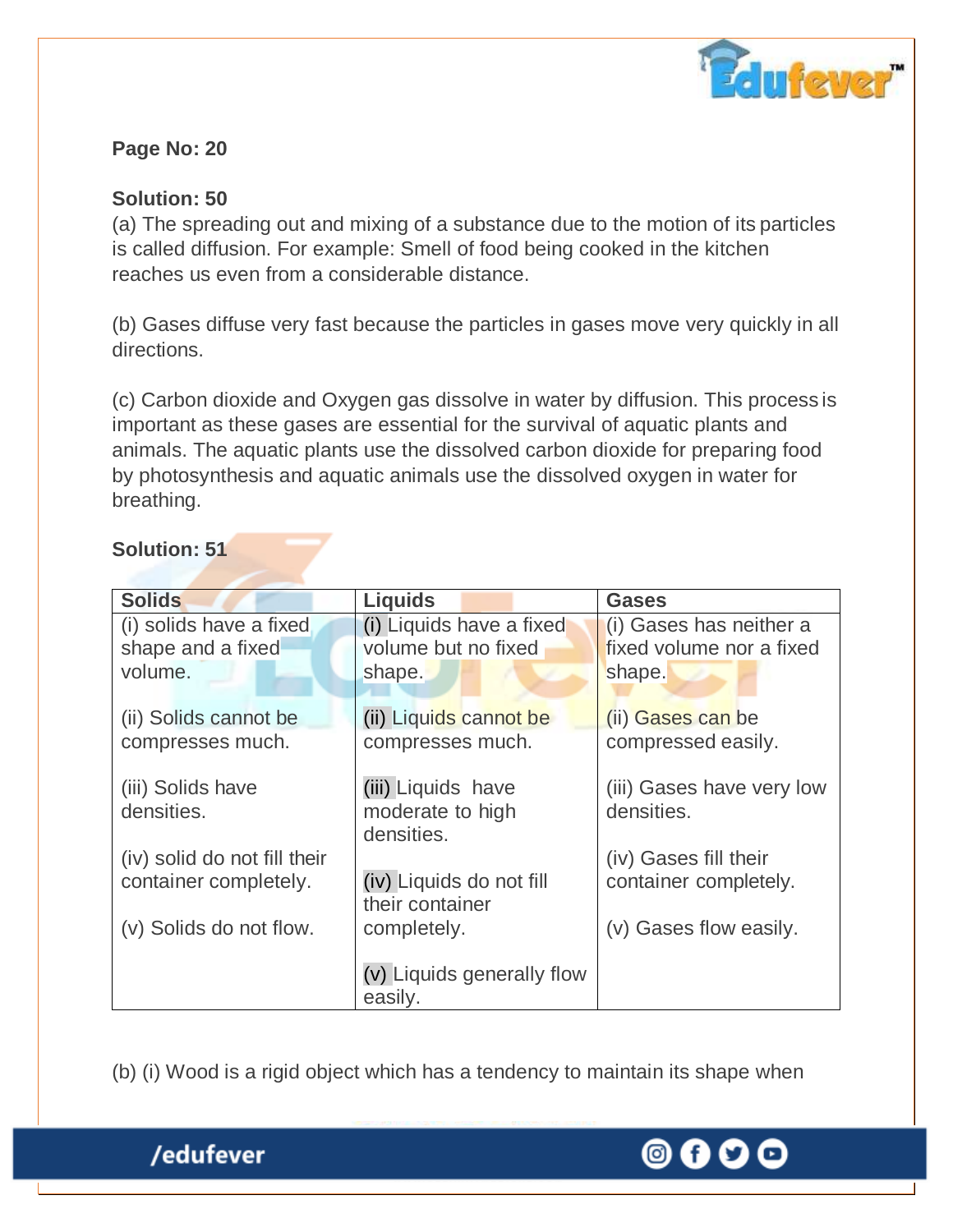

subjected to outside force.

(ii) It has a definite shape and definite volume.

# **Solution: 52**

(a) Because of high energy and negligible forces of attraction, the particles of a gas move with high speed in all directions. Thus, the pressure exerted by a gas is due to the constant collisions of the fast moving gas particles against the walls of the container.

(b) The particles of a gas have high kinetic energy and negligible forces of attraction amongst them. Due to this, the particles of a gas are constantly moving with high speeds in all the directions and the gas completely fills the vessel in which it is kept.

(c) Gases can be compressed easily because its particles are far apart and there are large spaces between them (which can be reduced by compression).

### **Solution: 53**

- (a) Anything which occupies space and has mass is called matter. Examples: Air, water, sugar, iron.
- (b) The characteristics of matter are:
- (i) The particles of matter are very, very small.
- (ii) The particles of matter have spaces between them.
- (iii) The particles of matter are constantly moving.
- (iv) The particles of matter attract each other.

# **Solution: 54**

(a) The zig-zag movement of small particles suspended in a liquid (or gas) is called Brownian motion. Brownian motion increases on increasing the temperature.

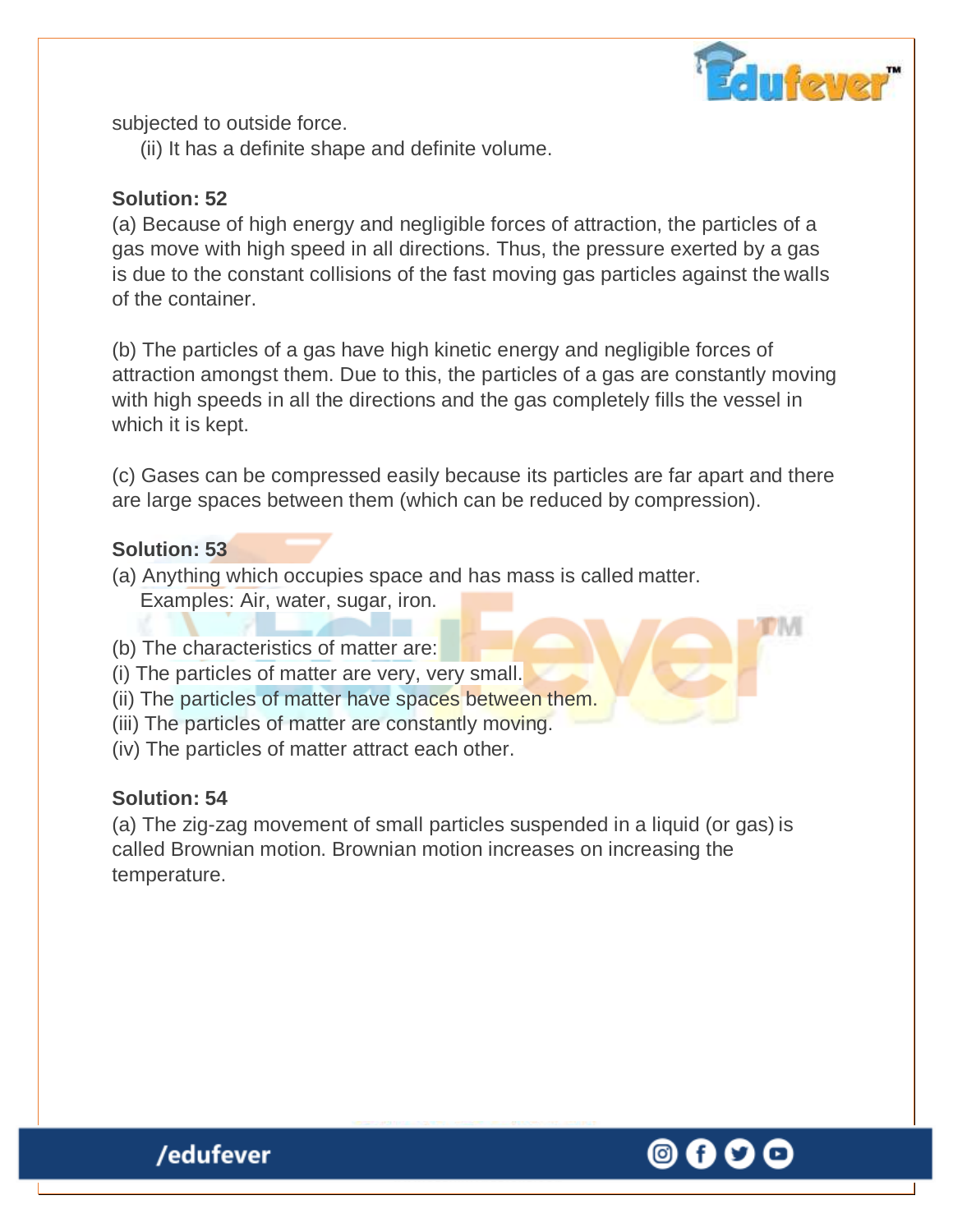



(b) These dust particles move in a haphazard way because they are constantly hit by the fast moving particles of air.

# **Page No: 21**

### **Solution: 66**

(a) The red brown gas will diffuse from jar A into colorless gas in jar B due to which its red brown colour will also spread into jar B.

- (b) Diffusion (in gases).
- (c) Bromine vapour.
- (d) Air.
- (e) Potassium permanganate and water.

### **Solution: 67**

Bromine diffuses slowly into air because the motion of bromine molecules is obstructed due to the collisions with the moving molecules of air. Bromine diffuses very rapidly into vacuum because there is 'nothing' in the vacuum to oppose the motion of bromine molecules.

### **Solution: 68**

Chlorine will diffuse faster than bromine vapour. This is because light gases diffuse faster than heavy gases.

### **Solution: 69**

The molecules in a liquid (the brake oil) can move freely without being compressed much and hence transmit the pressure applied on brake pedal to the brake drum (on moving wheel) efficiently.



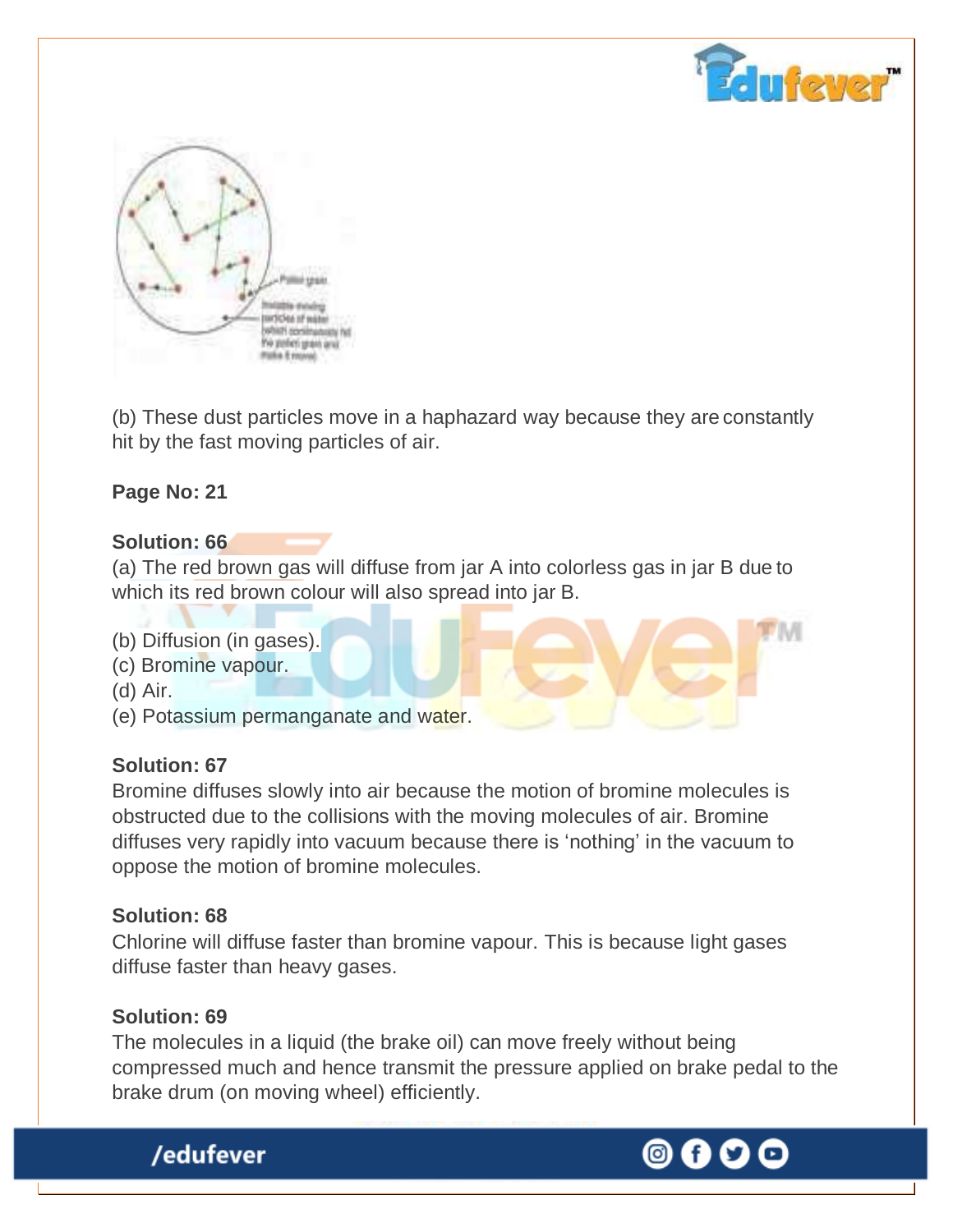

The steam is gaseous form of water. The molecules of water in steam move very rapidly in all directions and fill the whole kitchen space with steam. Gases (including steam) fill their container completely.

# **Solution: 71**

In both diffusion as well as osmosis, there is movement of particles from a region of higher concentration to a region of lower concentration. Diffusion can take place without there being a membrane or through a permeable membrane. But, Osmosis can take place through a semi-permeable membrane.

- (a) Osmosis
- (b) Diffusion
- (c) Osmosis
- (d) Osmosis
- (e) Osmosis
- (f) Diffusion
- (g) Diffusion

# **Page No: 22**

# **Solution: 72**

No, the student's conclusion is wrong. The air from the upper jar also diffuses down into the lower gas jar containing bromine vapour. But since the air is colourless it cannot be noticed by the student.

# **Solution: 73**

The fast moving molecules of air trapped in the inflated balloon exert continuous pressure on the thin, stretched rubber sheet of balloon and keep on diffusing out gradually through it.

# **Solution: 74**

- (a) Pollen Grains.
- (b) Water.
- (c) Brownian motion.

(d) The fast moving water molecules are constantly hitting particles X causing them to move in a zig-zag path.

# (e) Robert Brown.

(f) The liquid Y is made up of extremely small particles which are constantly moving.



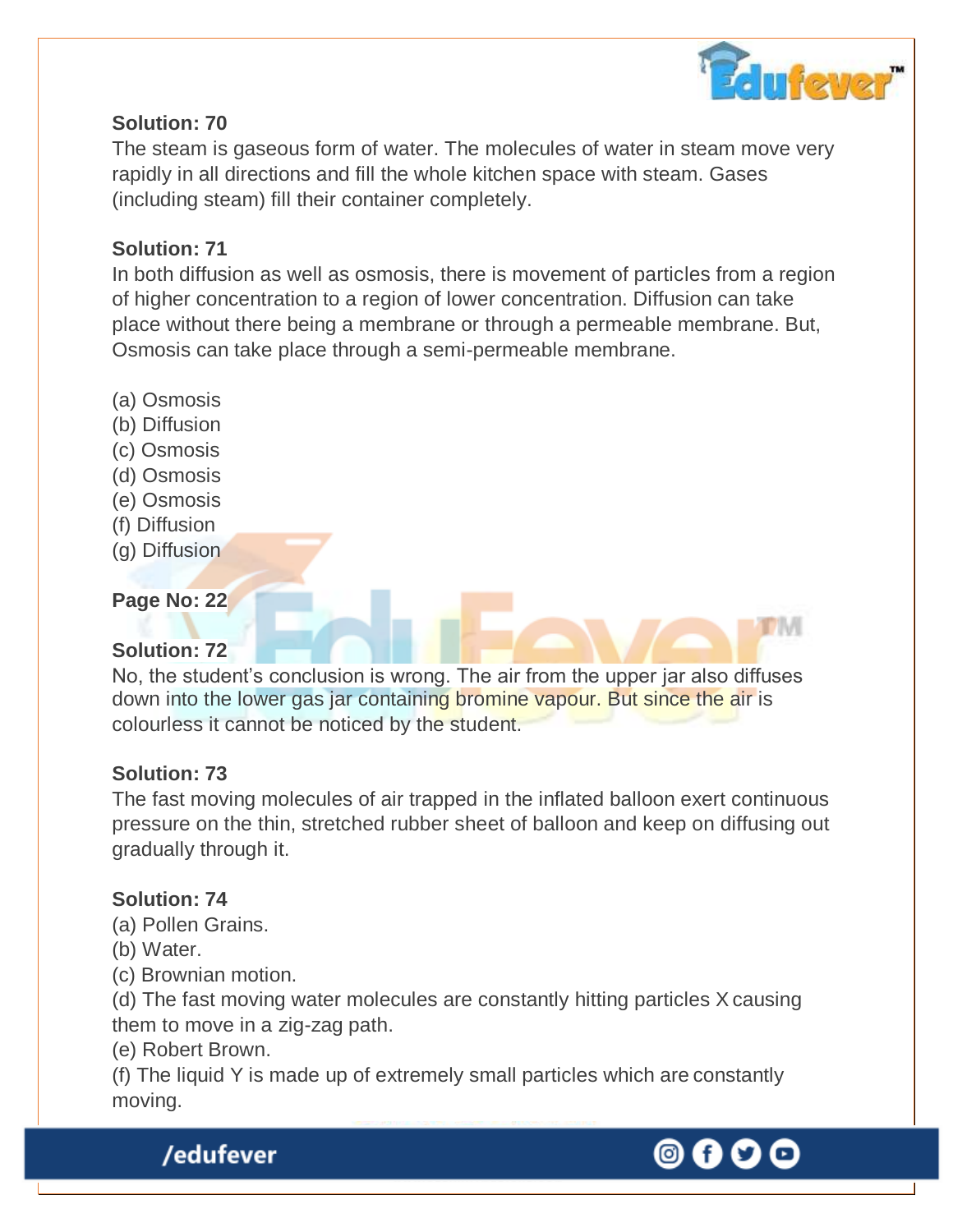

۱M

# **Solution: 75**

(a) Dust particles.

(b) Air.

(c) Brownian motion.

(d) The fast moving air molecules are constantly hitting the tiny dust particles causing them to move rapidly in a very haphazard manner.

(e) The gaseous matter 'air' is made up of very tiny particles which are constantly moving.

**Page No: 36**

**Solution: 1** 373 K.

**Solution: 2**  $270 - 273 = -30C$ .

 $573 - 273 = 300$ oC. **Solution: 3**

**Solution: 4**  $373 + 273 = 646$  K.

**Solution: 5**  $273 + 78 = 351$  K

**Solution: 6** -273oC

**Solution: 7** Latent heat.

**Solution: 8** (a) Degree Celsius – oC (b) Kelvin – K.

/edufever

**Solution: 9** Temp. on Kelvin scale = Temp. on Celsius scale + 273

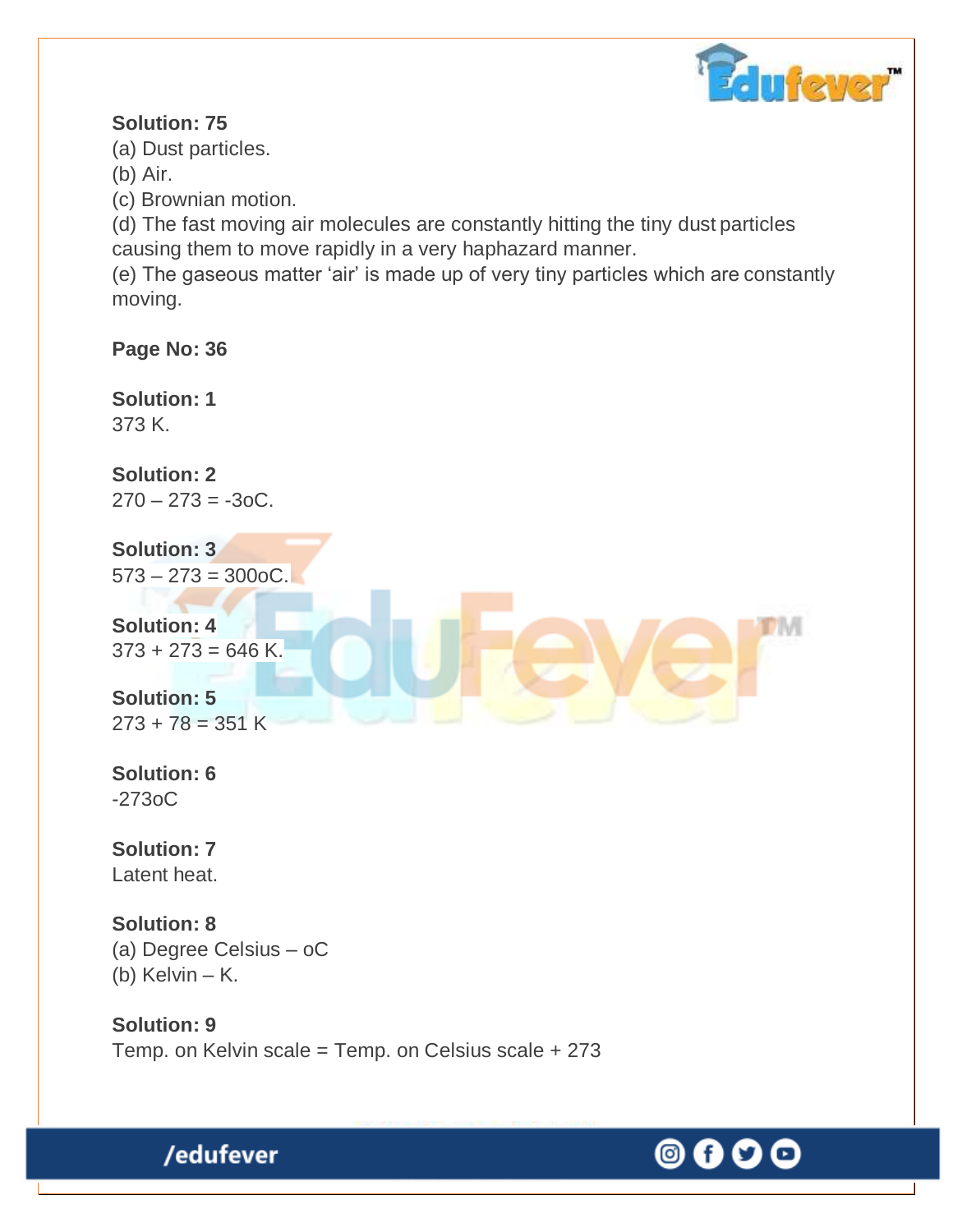

273.

# **Solution: 11**

It means that 3.34 x 105 J of heat has to be supplied to change 1 Kg of ice (at its melting point, 0oC) into water at the same temperature of 0oC.

# **Solution: 12**

It means that 22.5 x 105 J of heat is required to change 1 Kg of water (at its boiling point, 100oC) into steam at the same temperature of 100oC.

**Solution: 13** (a) Boiling point. (b) Melting point.

### **Solution: 14**

Water.



**Solution: 17** Sublimation.

**Solution: 18** Dry ice.

# **Solution: 19**

Since solid carbon dioxide directly changes into carbon dioxide gas (or sublimes), and does not melt to produce a liquid (like ordinary ice), it is called dry ice.

**Solution: 20** Lowering temperature (or cooling)

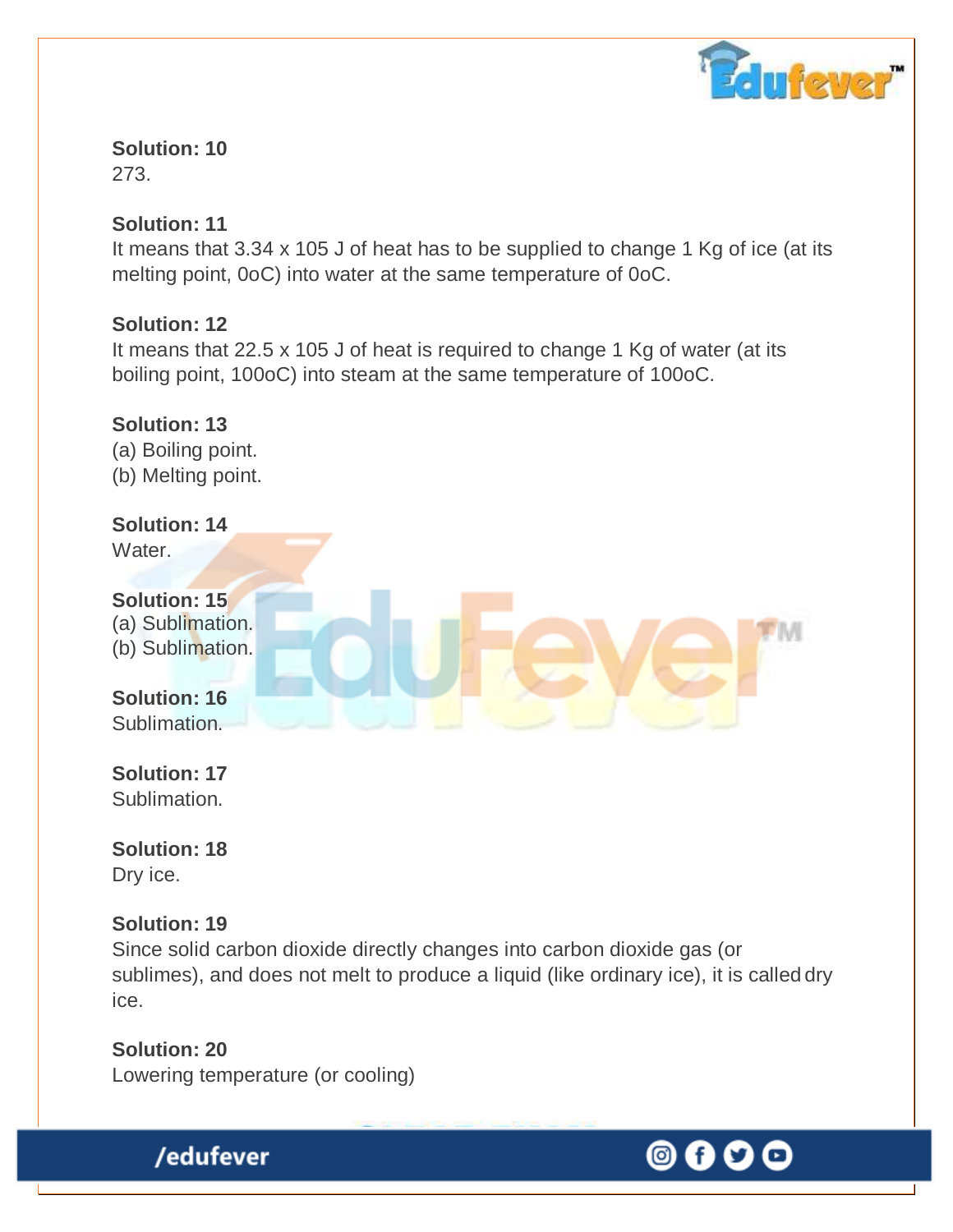

**Solution: 21** False.

**Solution: 22** Carbon dioxide (solid).

# **Solution: 23**

- (a) Pressure; temperature.
- (b) Released.
- (c) 273.
- (d) Plasma; Bose-Einstein Condensate (BEC).
- (e) Plasma

# **Solution: 24**

The heat energy that has to applied to change the state of a substance is called 'latent heat'. They are of two types:

(i) Latent heat of fusion and (ii) Latent heat of vaporization.

# **Solution: 25**

When a solid is heated, the heat energy makes its particles vibrate more vigorously. At the melting point, the particles of solid have sufficient energy to overcome the strong forces of attraction holding them in fixed positions and break to form small groups of particles. This heat energy is kinetic energy.

### **Solution: 26**

When a change of state of a substance has to take place the heat given would not raise the temperature.

**Page No: 37**

# **Solution: 27**

The heat energy supplied to ice during the change of state (at its melting point) is all used up in overcoming (or breaking) the force of attraction between its particles without increasing its kinetic energy. Since the heat (or latent heat) supplied during the change of state does not increase the kinetic energy of the ice cubes, therefore no rise in temperature takes place. The temperature remains constant.

**Solution: 28**

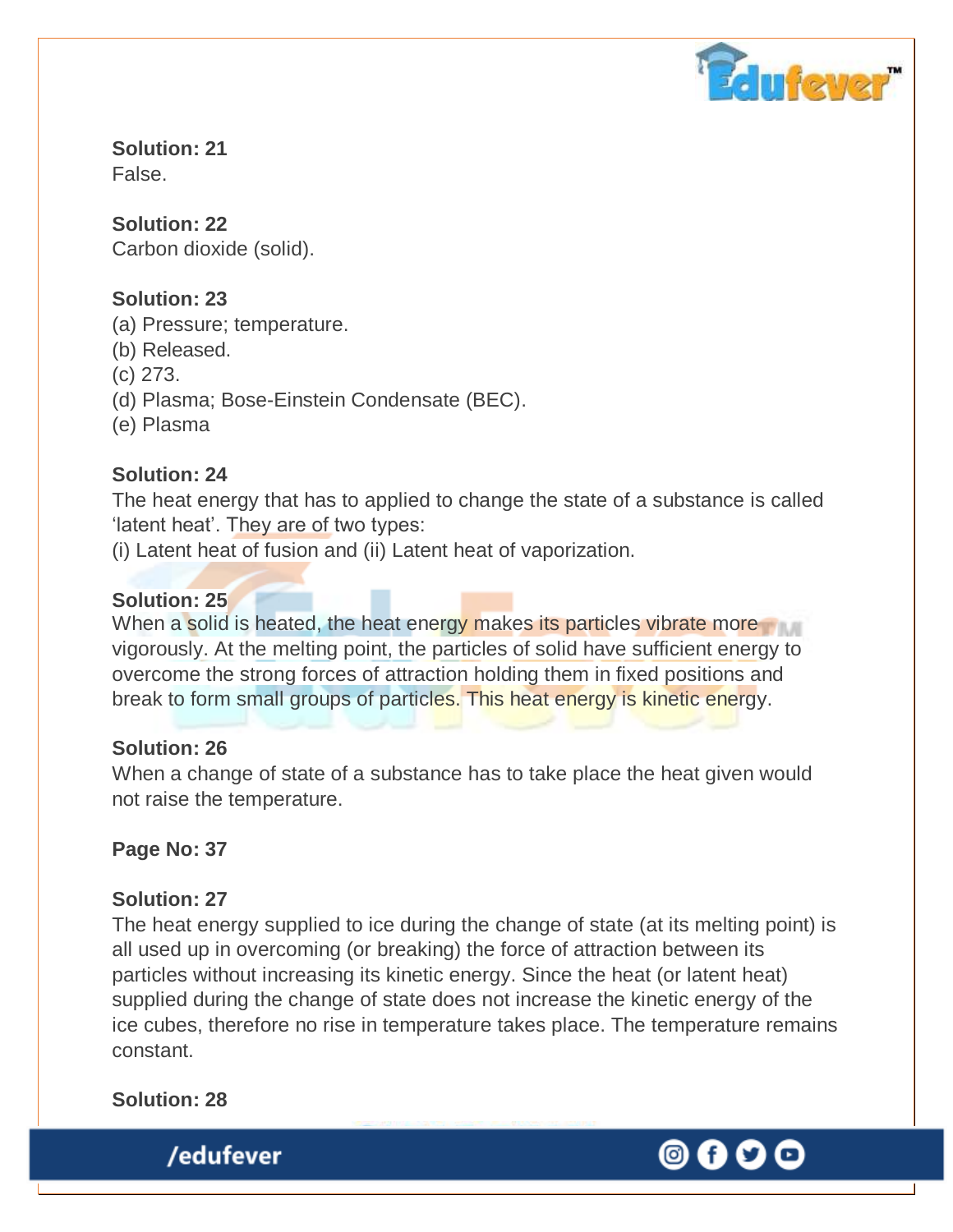

The heat energy supplied to water during the change of state (at its boiling point) is all used up in overcoming (or breaking) the force of attraction between its particles without increasing its kinetic energy. Since the heat (or latent heat) supplied during the change of state does not increase the kinetic energy of the water, therefore no rise in temperature takes place. The temperature remains constant.

### **Solution: 29**

This is due to the fact that for melting, each kilogram of ice takes its latent heat of 3.34 x 105 joules from the substance and hence cools the substance more effectively. On the other hand, water at 0o cannot take any such latent heat from the substance.

# **Solution: 30**

We would place ice in the water to cool it more quickly because the ice takes its latent heat from the water and hence cools it more effectively. On the other hand, if we keep the water on ice then the latent heat would be taken from the surrounding air hence releasing its coolness to the surrounding and not the water.

### **Solution: 31**

Steam causes more severe burns than boiling water because the steam contains more heat, in the form of latent heat, than boiling water. Hence, when steam falls on our skin and condenses to produce water, it gives out 22.5 x 105 Joules per kilogram more heat than boiling water.

### **Solution: 32**

The latent heat of fusion of ice is 3.34 x 105 J/Kg. It means that 3.34x 105 joules of heat is required to change 1 Kg of ice at its melting point of 0oC into water at the same temperature (of 0oC). This means that 1 Kg of ice at 0oC has 3.34 x 105 joules of less heat than 1 kg of water at the same temperature of 0oC.

### **Solution: 33**

1 Kg of steam at 100oC has more heat than water at the same temperature because when water changes into steam, it absorbs latent heat, but when steam condenses to form water, an equal amount of latent heat is given out.

# **Solution: 34**

It is because of the fact that steam at 100oC contains more heat, in the form of



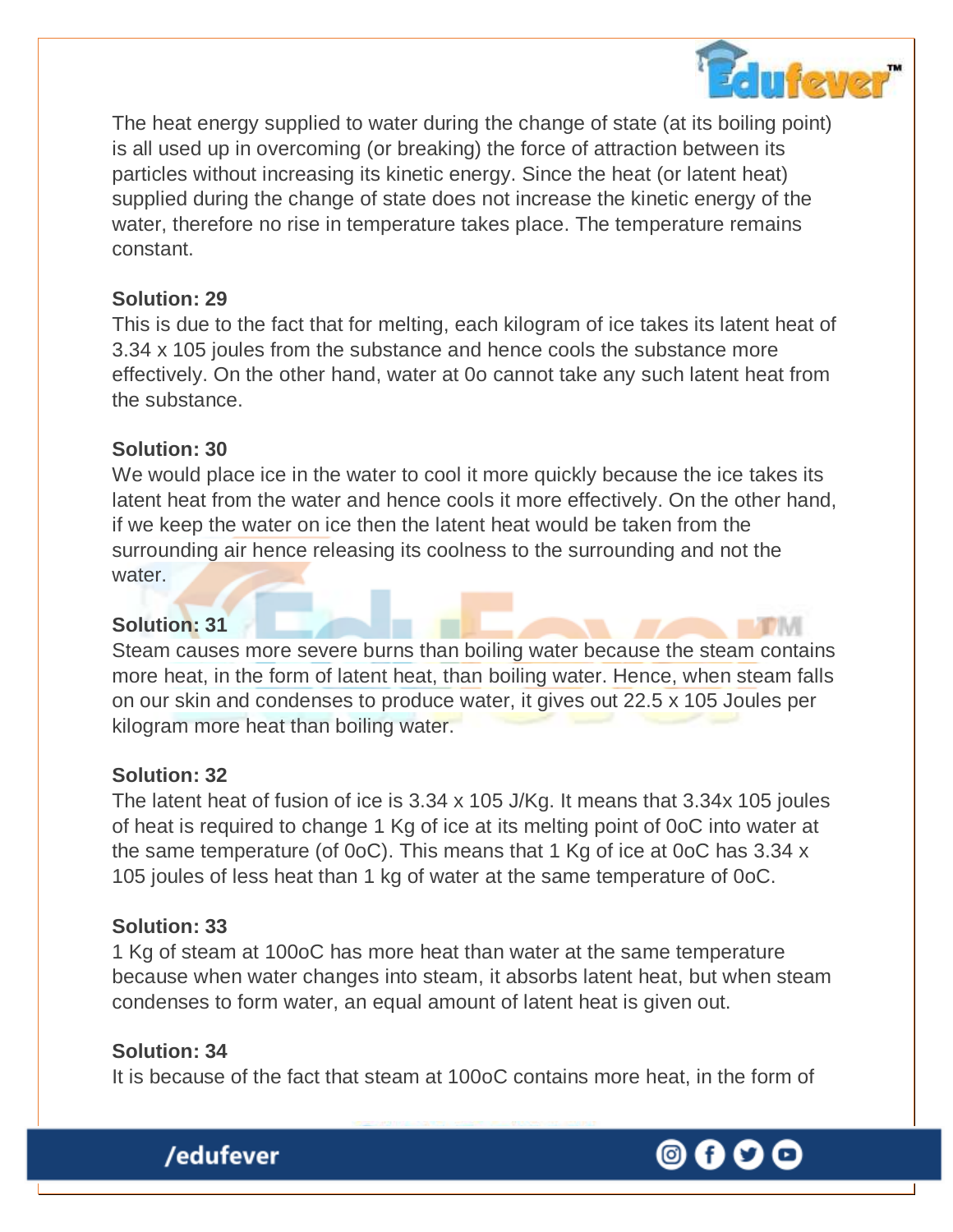

latent heat, than boiling water at 100oC. Hence, steam would give out 22.5 x 105 joules per kilogram more heat than boiling water.

### **Solution: 35**

Steam causes more severe burns than boiling water because the steam contains more heat, in the form of latent heat, than boiling water. Hence, when steam falls on our skin and condenses to produce water it gives out 22.5 x 105 joules per kilogram more heat than boiling water.

### **Solution: 36**

The temperature of a substance remains constant during the change of state because the heat gets used up in changing the state by overcoming the forces of attraction between the particles.

### **Solution: 37**

(a) Either solid (as ice) or liquid as 0oC is the melting point of ice as well as the freezing point of water.

(b) Liquid.

(c) Either a liquid or a gas (steam) as 100oC is the boiling point of water as well as the condensation temperature of steam.

(d) Gas.

### **Solution: 38**

The temperature of a substance remains constant during the change of state though heat is supplied continuously because the heat gets used up in changing the state by overcoming the forces of attraction between the particles.

### **Solution: 39**

The temperature, at which a solid substance melts and changes into a liquid at atmospheric pressure, is called melting point of the substance. The melting point of ice is 0oC.

# **Solution: 40**

/edufever

The temperature, at which a liquid boils and changes rapidly into a gas at atmospheric pressure, is called boiling point of the liquid. The boiling point of water is 100oC.

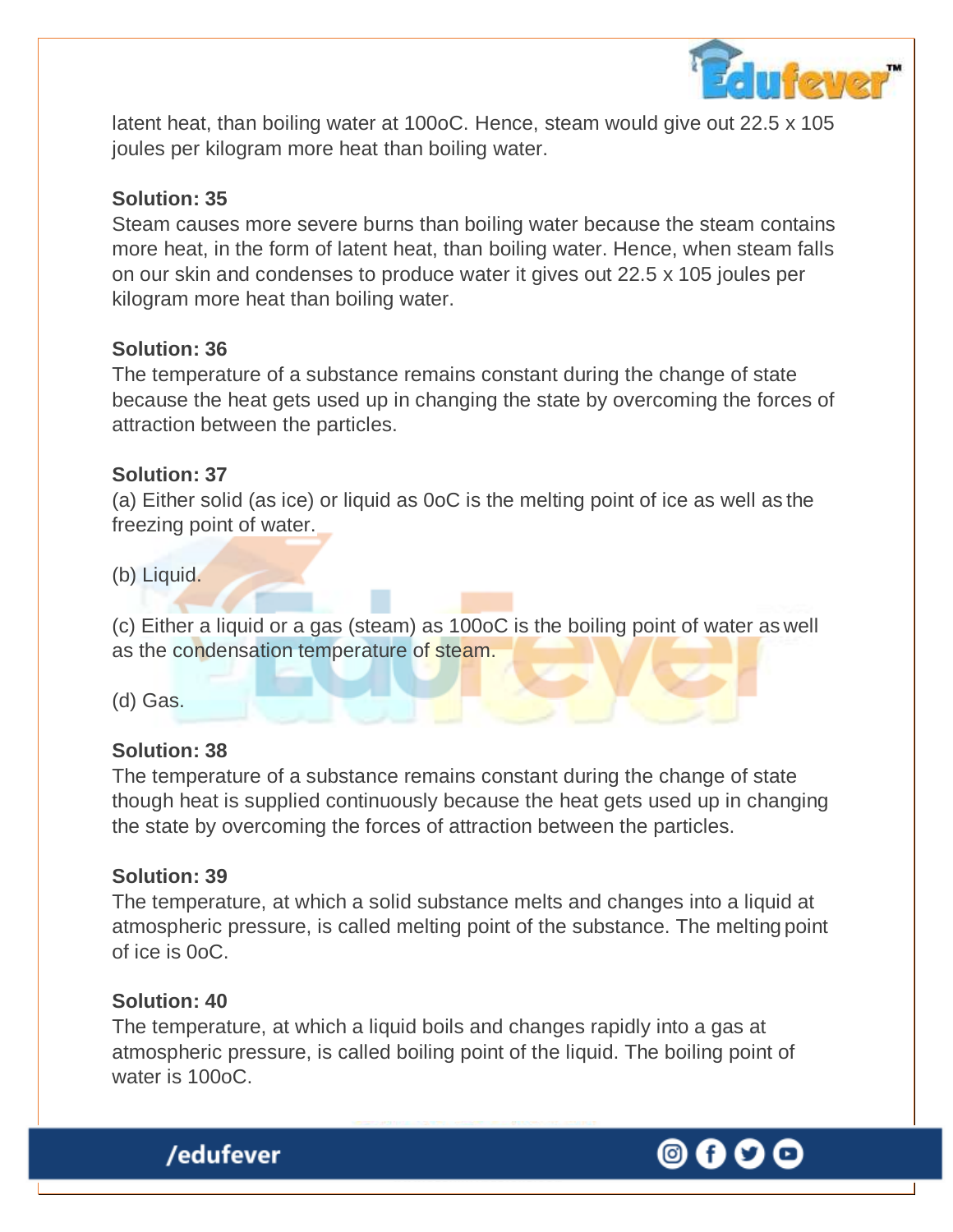

(a) Melting – The process in which a solid substance changes into a liquid on heating is called melting.

(b) Boiling – The process in which a liquid substance changes into a gas rapidly on heating is called boiling.

### **Solution: 42**

(a) Condensation – The process of changing a gas (or vapour) to a liquid by cooling is called condensation.

(b) Freezing – The process of changing a liquid into a solid by cooling, is called freezing.

### **Solution: 43**

This happens because naphthalene balls undergo sublimation. The naphthalene balls keep on forming naphthalene vapours slowly which disappear into the air.

### **Solution: 44**

Gases can be liquefied by applying pressure and lowering temperature. The temperature needs to be lowered because when the gas is compressed too much, then heat is produced due to compression. Cooling lowers the temperature of the compressed gas and helps in liquefying it.

### **Solution: 45**

Ammonia gas is liquefied by applying high pressure and lowering the temperature of the gas. Lowering the temperature is done by continuously pouring water over the coils carrying the compressed gas.

# **Solution: 46**

There is a lot of space between the particles of a gas. If enough pressure is applied to the gas, it gets highly compressed. The particles of gas get so close together that they start attracting each other sufficiently to form a liquid. And we say that the gas has liquefied.

# **Solution: 47**

On a hot day, when our body temperature tends to rise too much, our sweat glands give out moisture (sweat) on our skin. When this sweat evaporates, it takes the latent heat of vaporization from our body hence making our body cool.



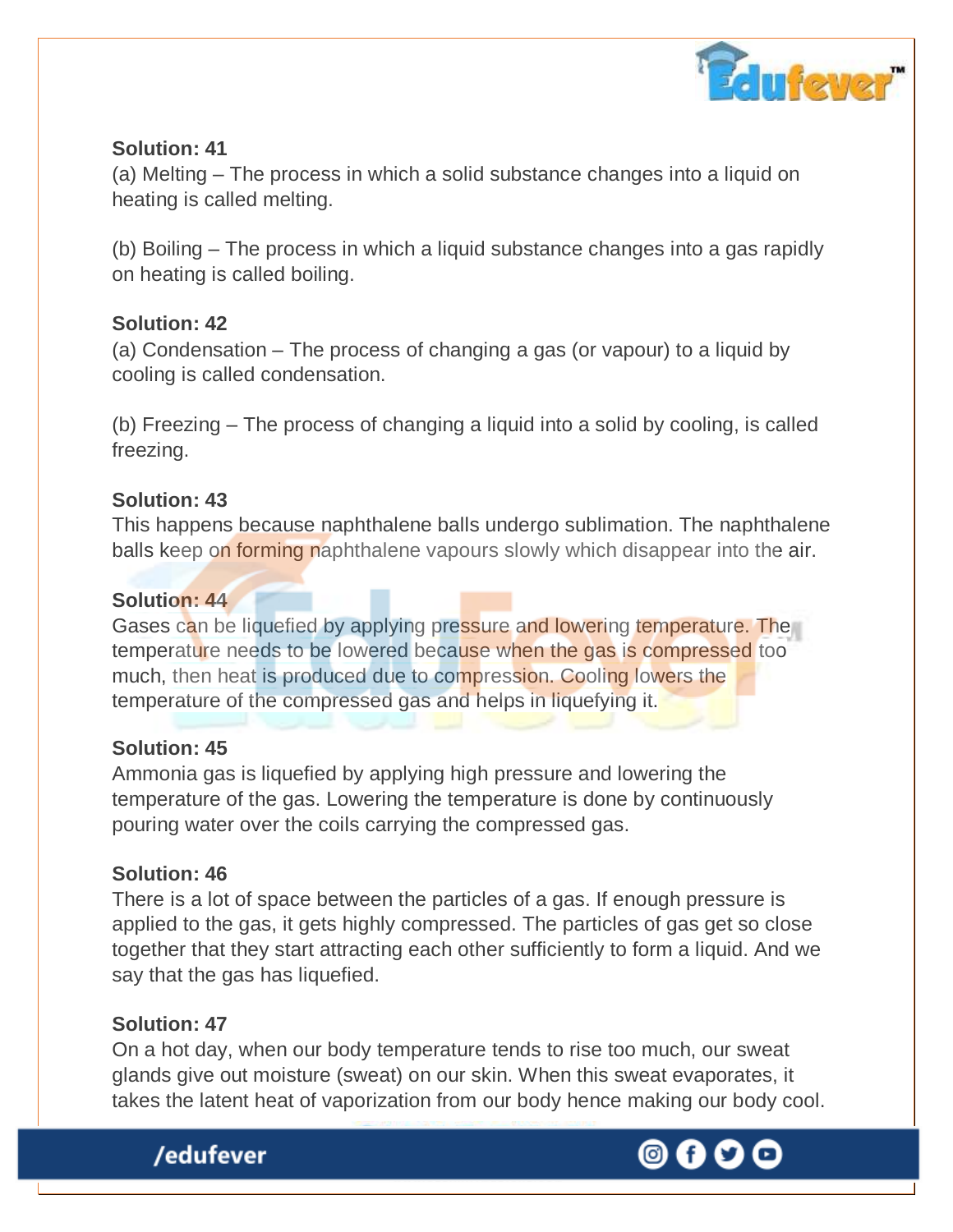

All water on earth does not get evaporated on hot summer days because of the high value of latent heat of vaporization of water.

### **Solution: 49**

Liquids like alcohol, petrol and perfume are volatile (which can change into vapours easily). When we apply alcohol to the back of our hand, we find that it dries up quickly and while it is drying, the hands feel cold. This happens due to the fact that to change from liquid to the vapour state, alcohol requires latent heat of vaporization. The alcohol takes this latent heat of vaporization from the hand due to which the hand loses heat and we feel cold.

### **Solution: 50**

The cooling in a desert room cooler is caused by the evaporation of water. The higher temperature on a hot day increases the rate of evaporation of water, and the dryness of air also increases the rate of evaporation of water. And due to this increased rate of evaporation of water, a desert room cooler works better on a hot and dry day.

### **Solution: 51**

The earthen pot (or matka) has a large number of extremely small pores on its walls. Some of the water kept in the earthen pot continuously keeps seeping through these pores to the outside of the pot. This water evaporates continuously by taking the latent heat of vaporization from the earthen pot and the remaining water. In this way, the earthen pot and remaining water loses heat and gets cooled.

### **Solution: 52**

We should wear cotton clothes in hot summer days because we perspire more through the pores of the skin during such days. Since, sweat is mainly water and cotton clothes are good absorber of water, they absorb the sweat quickly and expose it to the atmosphere for evaporation. The evaporation of sweat from the cotton clothes takes the latent heat of vaporization from our skin hence the skin loses heat and makes us feel cool and comfortable.

### **Solution: 53**

If the hot tea or milk is taken in a cup, then due to the narrow shape of the cup, the surface area of hot tea in the cup is comparatively small. Due to this, the evaporation of hot tea is slow; cooling caused by evaporation is less and hence the hot tea remains appreciably hot for a much longer time. On the other hand,



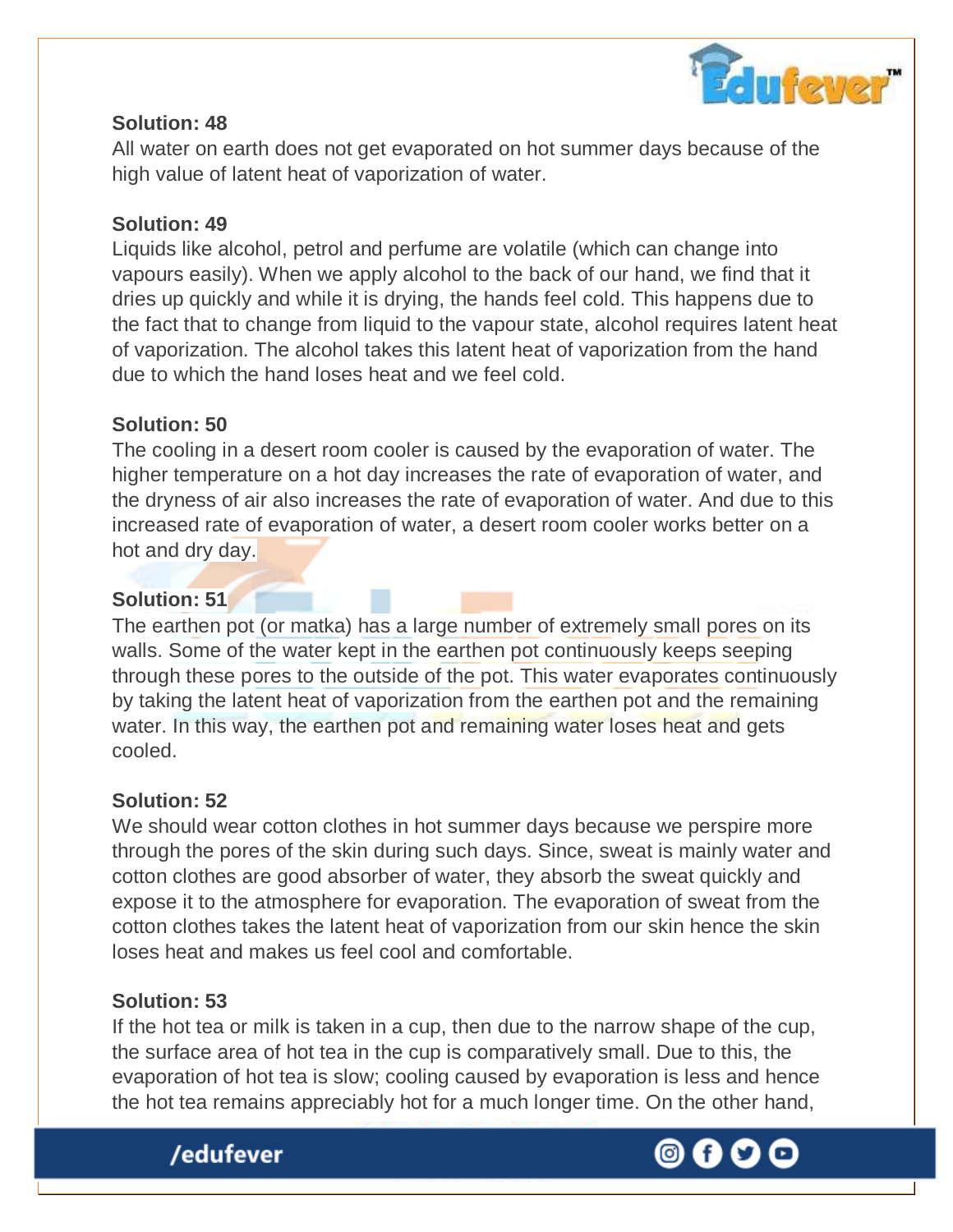

the saucer has a large surface area due to which the tea taken in the saucer evaporates much faster, thus cooling it quickly and making it convenient to sip or drink.

### **Solution: 54**

Acetone (or perfume) is volatile in nature. When we apply it to our palm, we feel cold. This happens due to the fact that to change from liquid to the vapour state, acetone requires latent heat of vaporization. Acetone takes this latent heat of vaporization from the hand due to which the palm loses heat and feels cold.

### **Solution: 55**

The presence of water vapour in air can be demonstrated by the following experiment: We take a steel tumbler and put some well crushed ice in it. Allow the steel tumbler to stand undisturbed for about 5 minutes with the ice in it. We would observe that a large number of tiny drops of water appear on the outer surface of the steel tumbler. This happens because the air around the steel tumbler contains water vapour in it. When these water vapour come in contact with the cold, outside surface of steel tumbler, they condense to form tiny drops of liquid.

### **Solution: 56**

(a) The latent heat of fusion of a solid is the quantity of heat in joules required to convert 1 Kg of the solid (at its melting point) to liquid, without any change in temperature. The latent heat of fusion of ice is 3.34 x 105 J/Kg.

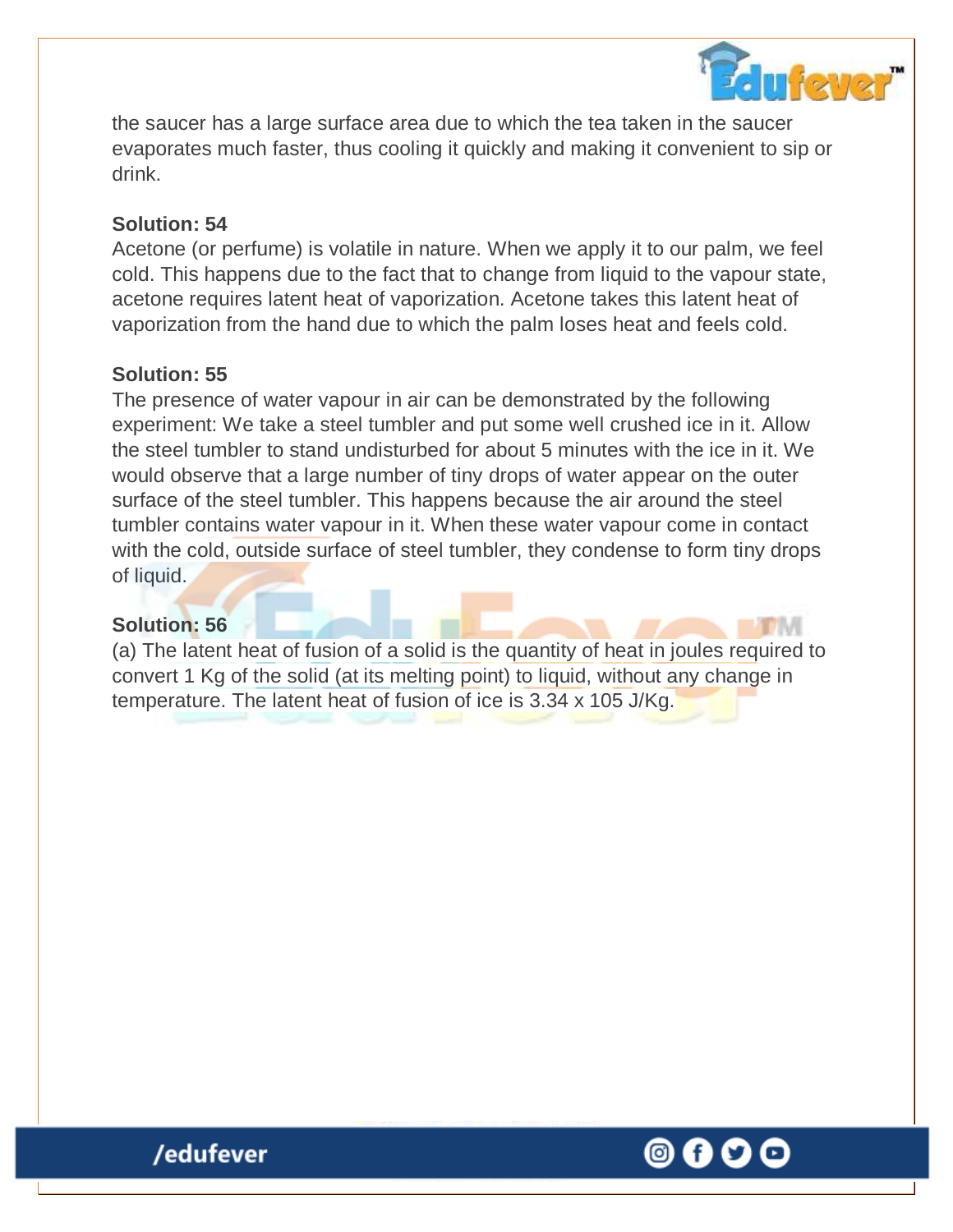(b) **Thermometer** hpo e w tro  $100$ 45o Stinon  $^{10}$ Ьо **Eleaker**  $400$  $110$  $0 - 4$ Тетрегазию О'С  $-10$ tea (Melting) - Wire gauze X4 Burner Trippd Iron stand stand

> Melting of ice to form water (solid to liquid change)

# **Solution: 57**

(a) The latent heat of vaporization of a liquid is the quantity of heat in joules required to convert 1 Kg of the liquid (at its boiling point) to vapour or gas without any change in temperature. The latent heat of vaporization of water is 22.5 x 105 J/Kg.

(b)



**Feluflever** 

**PTIVI** 

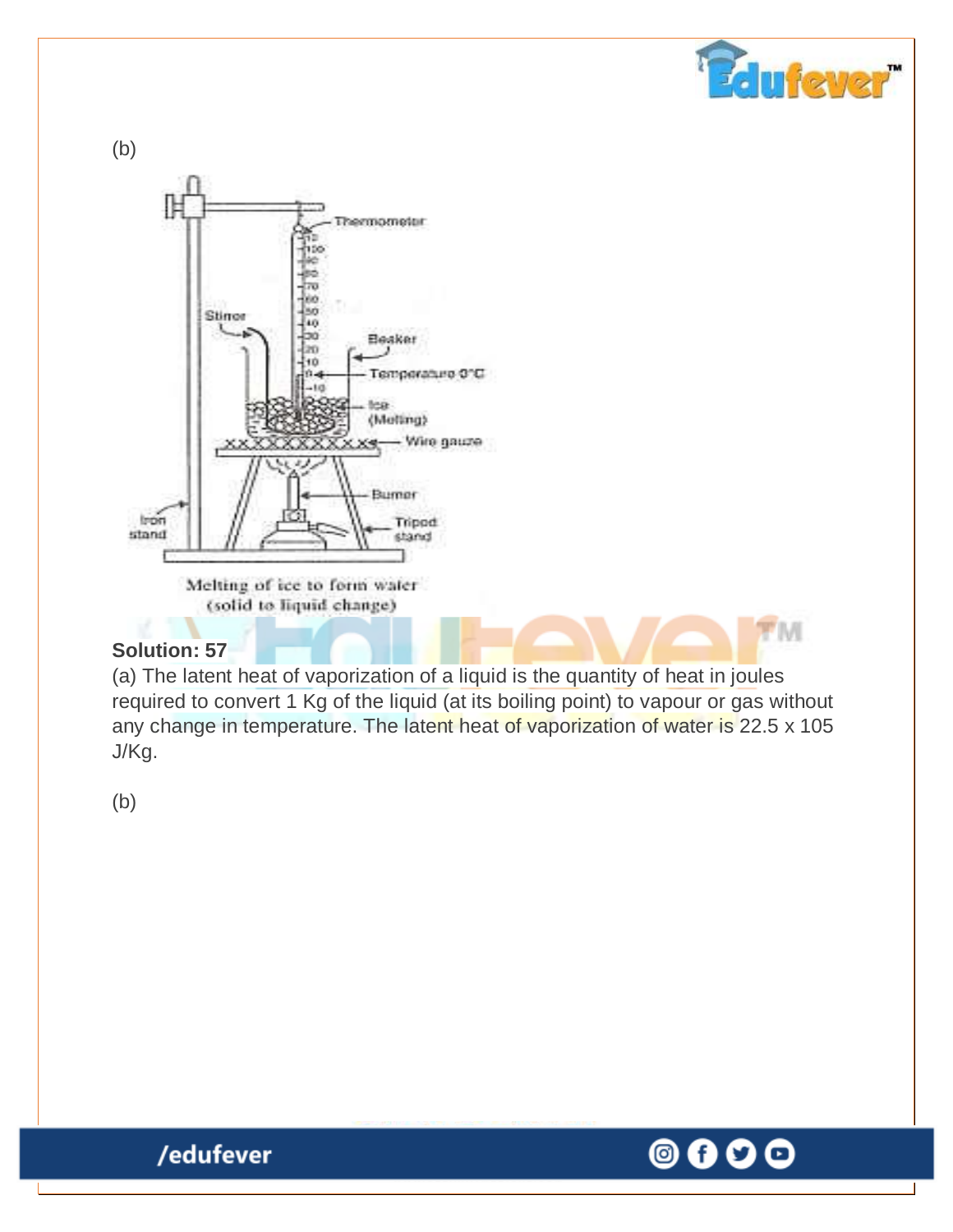



(liquid to gas change)

### **Solution: 58**

(a) The changing of a solid directly into vapours on heating and of vapours into solid on cooling is known as sublimation. The common substances which undergo sublimation are Camphor and Naphthalene.



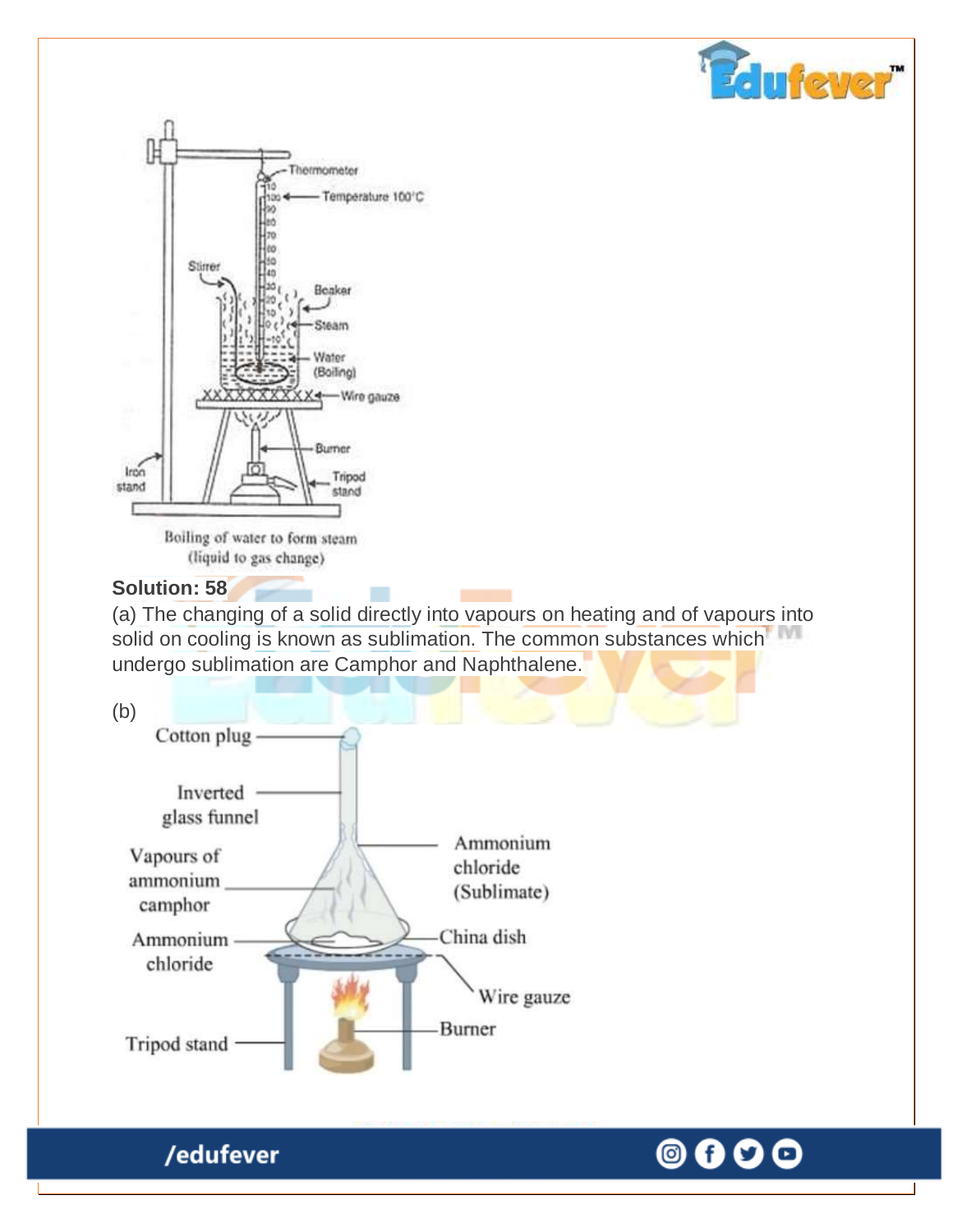

(a) The physical states of matter can be changed by changing pressure and changing the temperature.

(b)



# **Solution: 60**

(a) The process of a liquid changing into vapour (or gas) even below its boiling point is called evaporation. The factors affecting rate of evaporation are:

- (i) Temperature.
- (ii) Surface area.
- (iii) Humidity.
- (iv) Wind speed.

(b) Evaporation causes cooling because when a liquid evaporates, it draws or takes the latent heat of vaporisation from 'anything' which it touches and hence the substances or surroundings lose heat and get cooled.

# **Page No: 39**

# **Solution: 81**

(a) (i) W – Iodine (ii) X – Sodium Chloride (iii) Y – Naphthalene (iv) Z – Ammonium chloride.

- (b) W Iodine; Y Naphthalene; Z Ammonium chloride.
- (c) Y Naphthalene.